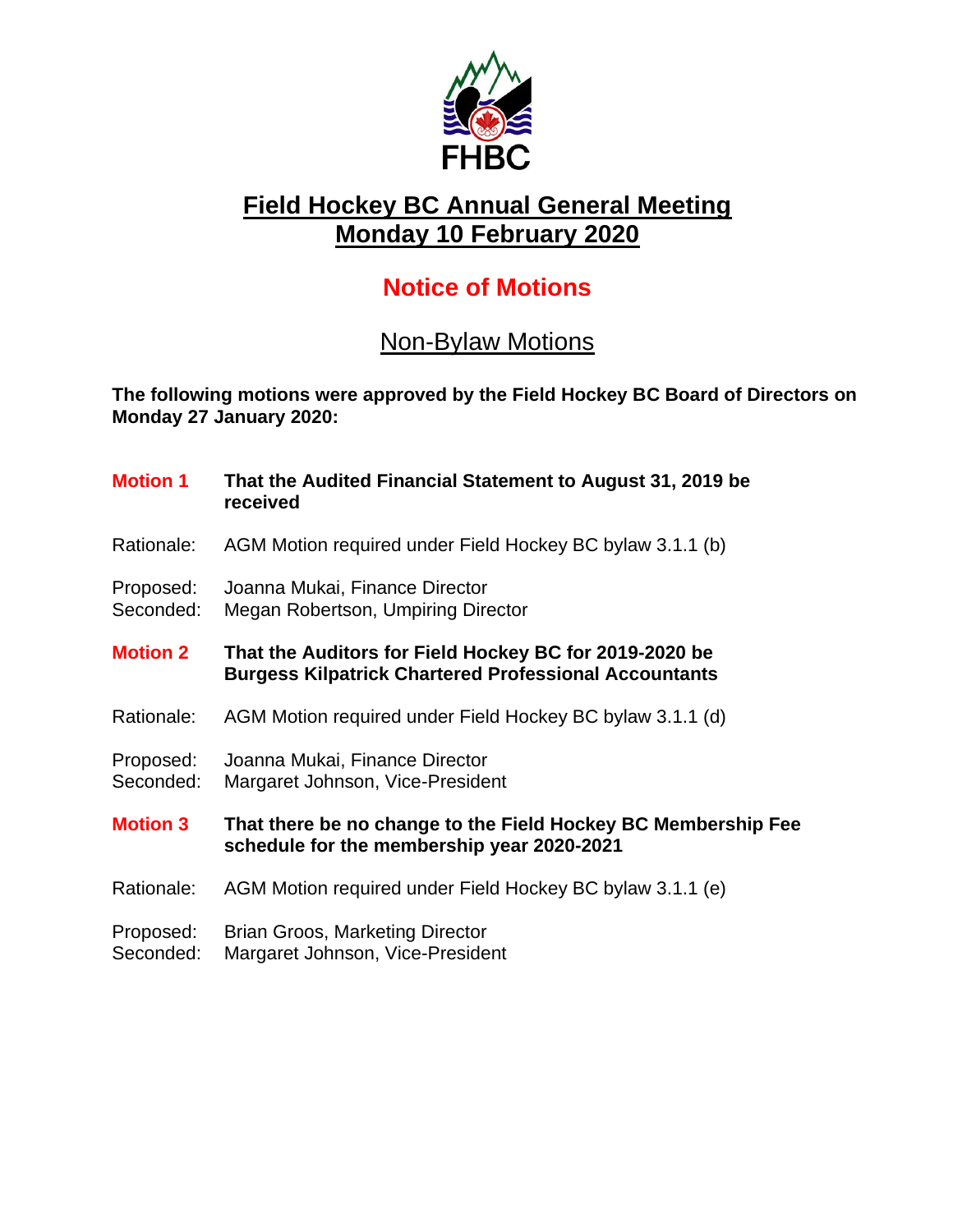**The following motions were presented by the Field Hockey BC membership on Monday 27 January 2020:**

- **Motion 4 That Field Hockey BC immediately amend its Selection Process to no longer require participation in its Train to Train (U15) and Train to Compete (U18) Regional Programs as a condition of selection for the corresponding Provincial Programs, that it provide equal opportunity for all eligible athletes to be selected to its Provincial Programs, and that it clearly communicate this policy change to all eligible athletes.**
- Rationale: The current Field Hockey BC selection policy effectively requires athletes to become year-round field hockey players if they wish to compete in the Provincial Programs. This excludes multi-sport athletes who choose to compete in other sports through the fall and winter, and encourages early specialization. This runs directly counter to Field Hockey Canada's Long-Term Athlete Development (LTAD) pathway, which "actively discourages early specialization since premature specialization contributes to imbalanced physical development, overuse injuries, early burnout, and inadequate development of movement and sports skills." 1

While the Regional Program may still remain the preferred player development pathway, the Field Hockey BC selection policy should provide an equal opportunity for all athletes with the skills and desire to compete for this province, regardless of whether or not they participate in the Regional Program.

<sup>1</sup> Source[: http://lthd.fieldhockey.ca/en/whatisltad](http://lthd.fieldhockey.ca/en/whatisltad)

- Proposed: Taylor Curran, West Vancouver Field Hockey Club
- Seconded: Ranbir Kahlon, Elite FHC Gary Sangha, India Club Jasbir Singh Saran, Surinder Lions Field Hockey

Andrew Dewberry, Vancouver Hawks

- **Motion 5 That Field Hockey BC immediately amend its Athlete Attendance Policy to require all athletes to prioritize club hockey during Spring League and to attend their club commitments in the event of any conflicts with Field Hockey BC programs during this period. This motion is to be implemented and take effect before Field Hockey BC's 2020 Provincial Programs but should not apply to the 2020 Regional Tournaments.**
- Rationale: The current Field Hockey BC Athlete Attendance Policy has resulted in a high level of game forfeitures and cancellations, reduced registration numbers, and a diminished Spring League experience that does not support the development and growth of the sport. The effects extend beyond the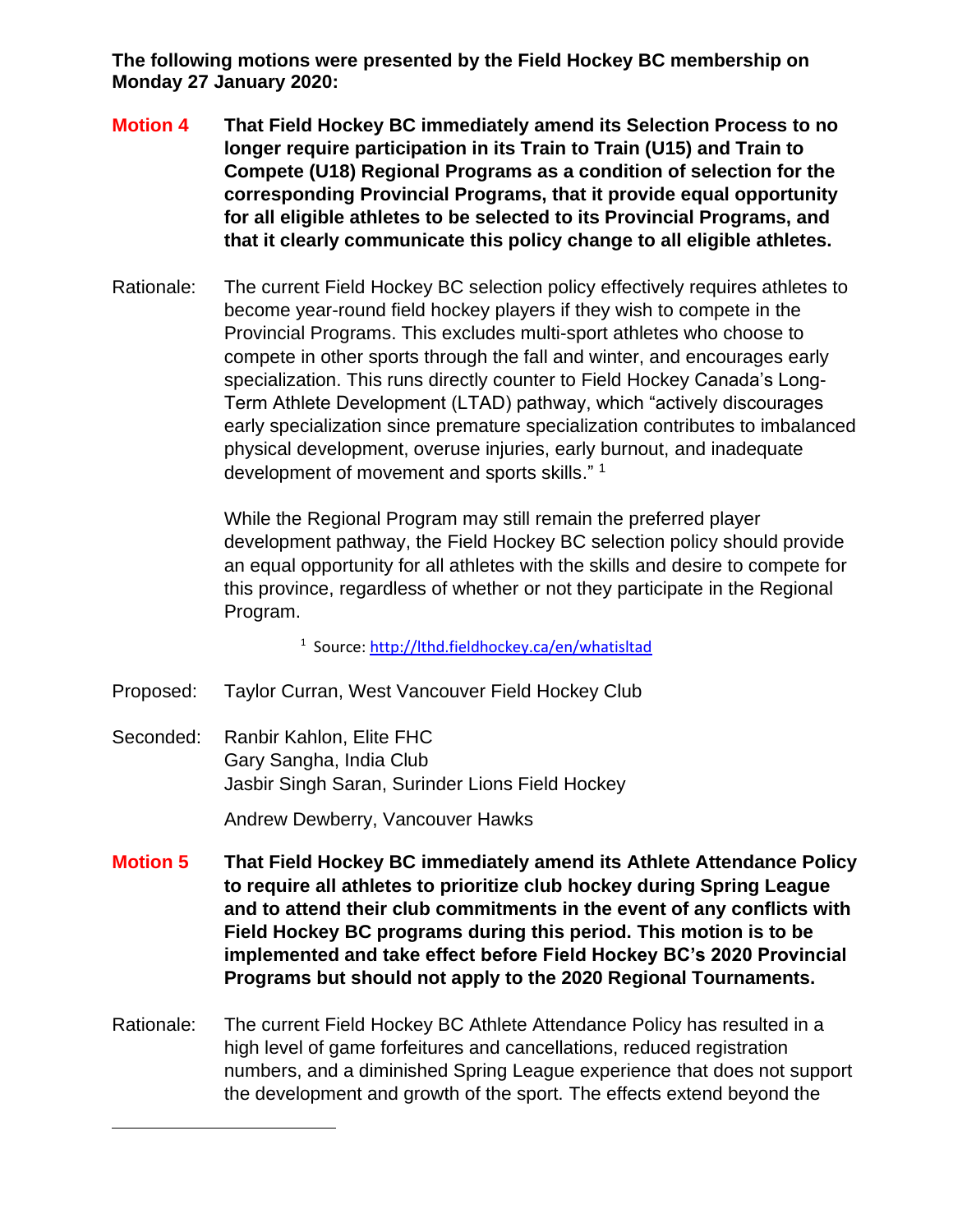players that are directly participating in Regional and Provincial Programs to impact coaches, umpires, other players, and clubs across the region:

- Regional and Provincial Program players are unable to compete for their clubs and play with their friends.
- Games are cancelled or forfeit because of conflicts with Regional and Provincial Programs.
- Teams are left to compete without many of their best players.
- Coaches and administrators are scrambling to try to reschedule games or find enough players to field a team.
- Umpires are frustrated and inconvenienced by frequent game cancellations and forfeitures.
- Players are opting to train with the Regional and Provincial Programs rather than participate in Spring League.

The clubs of the GVJFHL are prepared to work collaboratively with Field Hockey BC to reduce conflicts between its Regional and Provincial Programs and Spring League. These efforts notwithstanding, because of the short duration of Spring League and its central importance to field hockey in this province, we believe that participation in Spring League must take precedent over all other field hockey commitments for its duration.

- Proposed: Jasbir Singh Saran, Surinder Lions Field Hockey
- Seconded: Gary Sangha, India Club Andrew Dewberry, Vancouver Hawks Mark Vaughan, West Vancouver Field Hockey Club Ranbir Kahlon, Elite FHC

## **Motion 6 That, beginning with the 2020-2021 season, Field Hockey BC schedule all Regional Tournaments before the start of April to eliminate conflicts with Spring League.**

Rationale: Over the past few seasons, the practice of scheduling Regional Tournaments during the Spring League season, like the Field Hockey BC Athlete Attendance Policy discussed in *Motion 5* above, has resulted in a high level of game forfeitures and cancellations, reduced registration numbers, and a poorer Spring League experience that has impacted players, coaches, umpires, and clubs across the province.

> Spring League is an extremely short season that is fundamental to the growth and development of field hockey in BC. To prevent it from being disrupted and diminished, Field Hockey BC should schedule all Regional Tournaments before Spring League.

In support of this motion, the clubs of the GVJFHL are prepared to work with Field Hockey BC to provide it with the field bookings necessary to run its regional tournaments during this period.